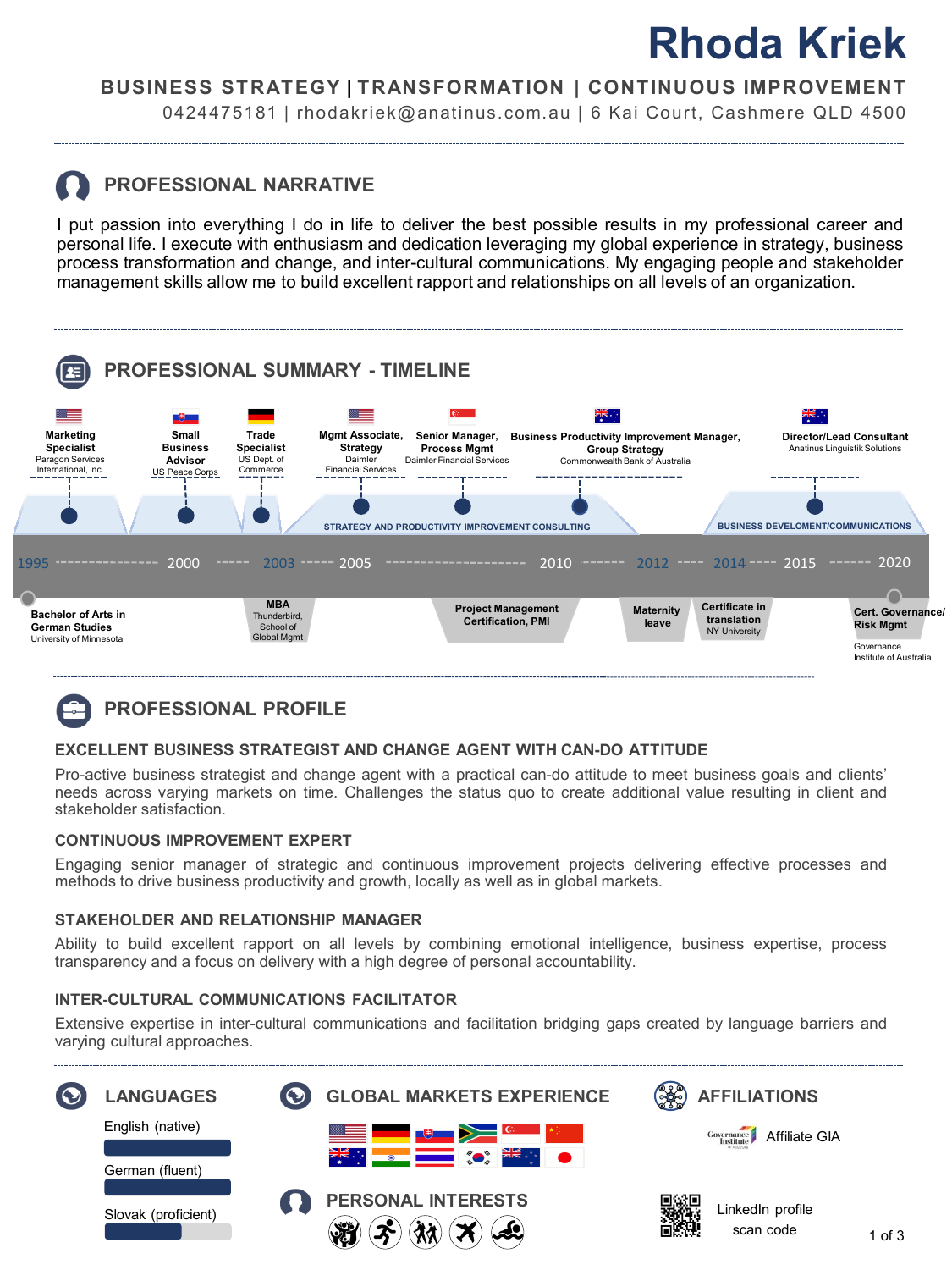# **Rhoda Kriek**

### **BUSINESS STRATEGY | TRANSFORMATION | CONTINUOUS IMPROVEMENT**

0424475181 | rhodakriek@anatinus.com.au | 6 Kai Court, Cashmere QLD 4500